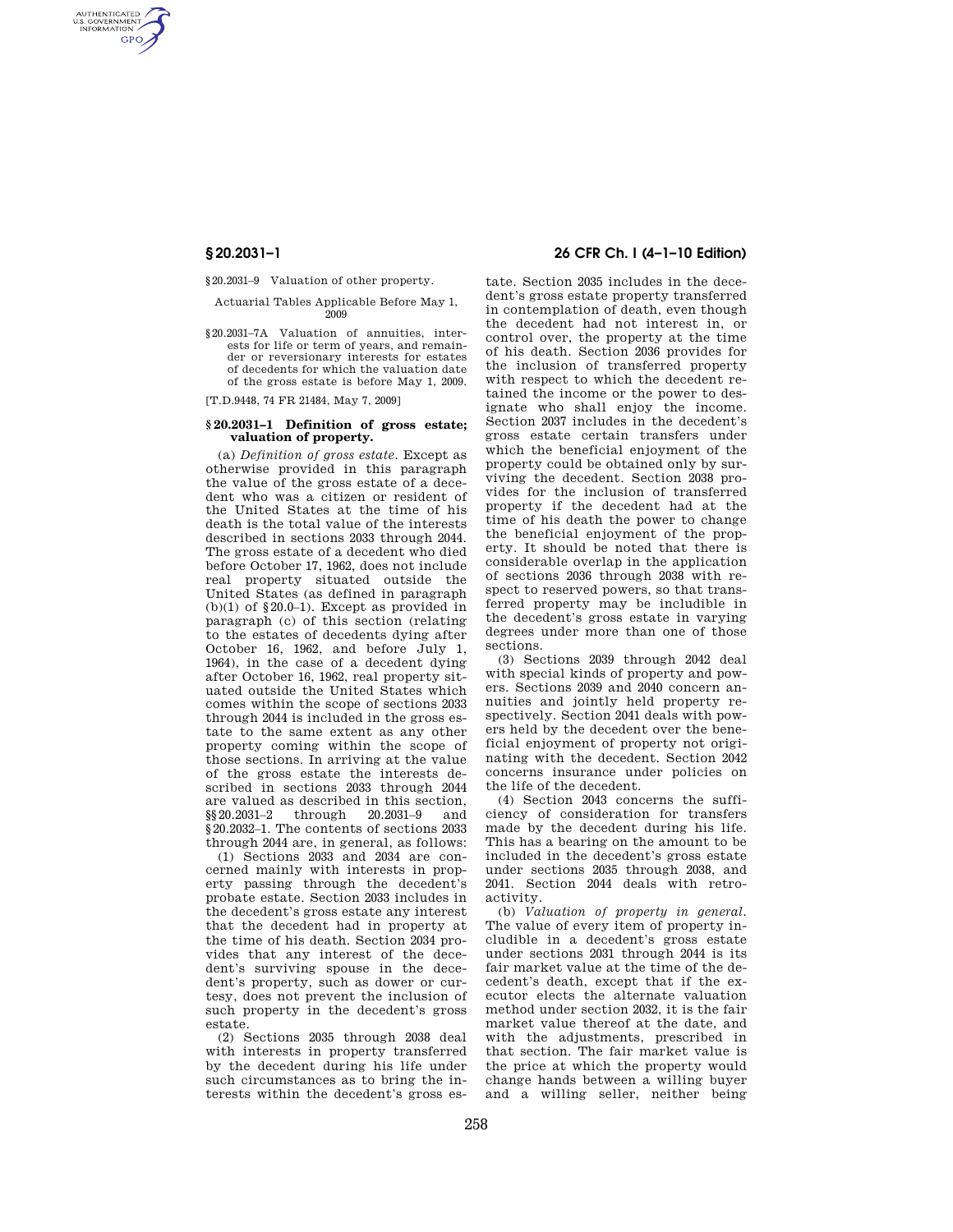## **Internal Revenue Service, Treasury § 20.2031–1**

under any compulsion to buy or to sell and both having reasonable knowledge of relevant facts. The fair market value of a particular item of property includible in the decedent's gross estate is not to be determined by a forced sale price. Nor is the fair market value of an item of property to be determined by the sale price of the item in a market other than that in which such item is most commonly sold to the public, taking into account the location of the item wherever appropriate. Thus, in the case of an item of property includible in the decedent's gross estate, which is generally obtained by the public in the retail market, the fair market value of such an item of property is the price at which the item or a comparable item would be sold at retail. For example, the fair market value of an automobile (an article generally obtained by the public in the retail market) includible in the decedent's gross estate is the price for which an automobile of the same or approximately the same description, make, model, age, condition, etc., could be purchased by a member of the general public and not the price for which the particular automobile of the decedent would be purchased by a dealer in used automobiles. Examples of items of property which are generally sold to the public at retail may be found in §§20.2031–6 and 20.2031–8. The value is generally to be determined by ascertaining as a basis the fair market value as of the applicable valuation date of each unit of property. For example, in the case of shares of stock or bonds, such unit of property is generally a share of stock or a bond. Livestock, farm machinery, harvested and growing crops must generally be itemized and the value of each item separately returned. Property shall not be returned at the value at which it is assessed for local tax purposes unless that value represents the fair market value as of the applicable valuation date. All relevant facts and elements of value as of the applicable valuation date shall be considered in every case. The value of items of property which were held by the decedent for sale in the course of a business generally should be reflected in the value of the business. For valuation of interests in businesses, see §20.2031–3.

See §20.2031–2 and §§20.2031–4 through 20.2031–8 for further information concerning the valuation of other particular kinds of property. For certain circumstances under which the sale of an item of property at a price below its fair market value may result in a deduction for the estate, see paragraph (d)(2) of §20.2053–3.

(c) *Real property situated outside the United States; gross estate of decedent dying after October 16, 1962, and before July 1, 1964*—(1) *In general.* In the case of decedent dying after October 16, 1962, and before July 1, 1964, the value of real property situated outside the United States (as defined in paragraph (b)(1) of  $\S 20.0-1$ ) is not included in the gross estate of the decedent—

(i) Under section 2033, 2034, 2035(a), 2036(a), 2037(a), or 2038(a) to the extent the real property, or the decedent's interest in it, was acquired by the decedent before February 1, 1962;

(ii) Under section 2040 to the extent such property or interest was acquired by the decedent before February 1, 1962, or was held by the decedent and the survivor in a joint tenancy or tenancy by the entirety before February 1, 1962; or

(iii) Under section 2041(a) to the extent that before February 1, 1962, such property or interest was subject to a general power of appointment (as defined in section 2041) possessed by the decedent.

(2) *Certain property treated as acquired before February 1, 1962.* For purposes of this paragraph real property situated outside the United States (including property held by the decedent and the survivor in a joint tenancy or tenancy by the entirety), or an interest in such property or a general power of appointment in respect of such property, which was acquired by the decedent after January 31, 1962, is treated as acquired by the decedent before February 1, 1962, if

(i) Such property, interest, or power was acquired by the decedent by gift within the meaning of section 2511, or from a prior decedent by devise or inheritance, or by reason of death, form of ownership, or other conditions (including the exercise or nonexercise of a power of appointment); and